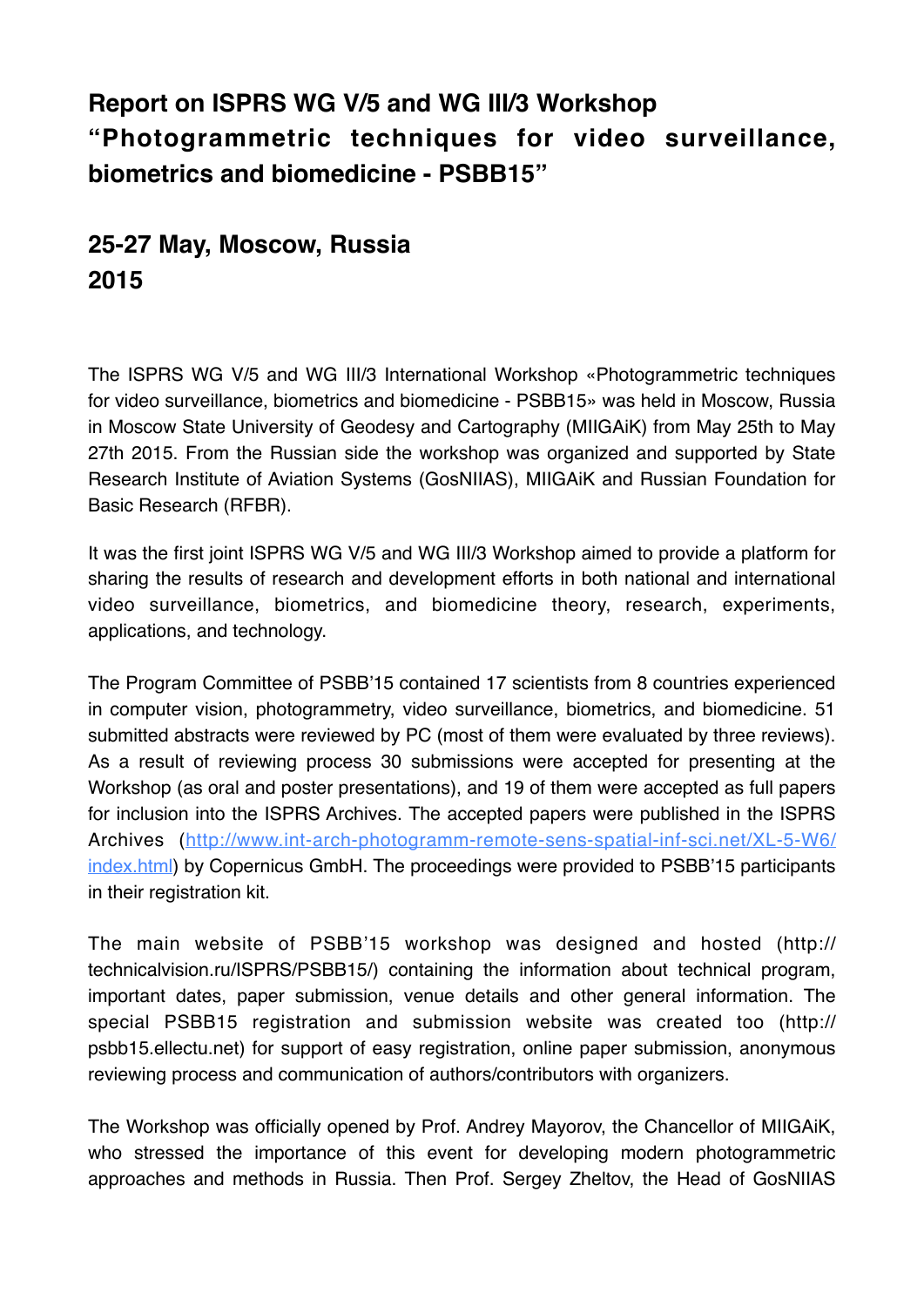gave a welcome speech in which he wished the success to the Workshop and expressed a belief for expanding the scientific cooperation in the field of photogrammetry.



## *The PSBB'15 Opening Session*

The PSBB'15 Technical program contained 5 technical sessions, and 1 poster session. A keynote presentation, 23 oral presentations and 7 posters were presented during the workshop. The keynote speech «Advanced techniques to process, analyze and understand 3D shape models» was presented by Prof. Marco Attene (CNR – IMATI, Italy).



*The Key speech of PSBB'15 by Prof. Marco Attene*

Following technical sessions were organized according to the topics of the program:

Human action detection and recognition Morphology and shape analysis. Gesture recognition applications Head and face data analysis. Biometric applications Motion and image sequence analysis. Object detection and tracking Medical imaging, visualization and systems